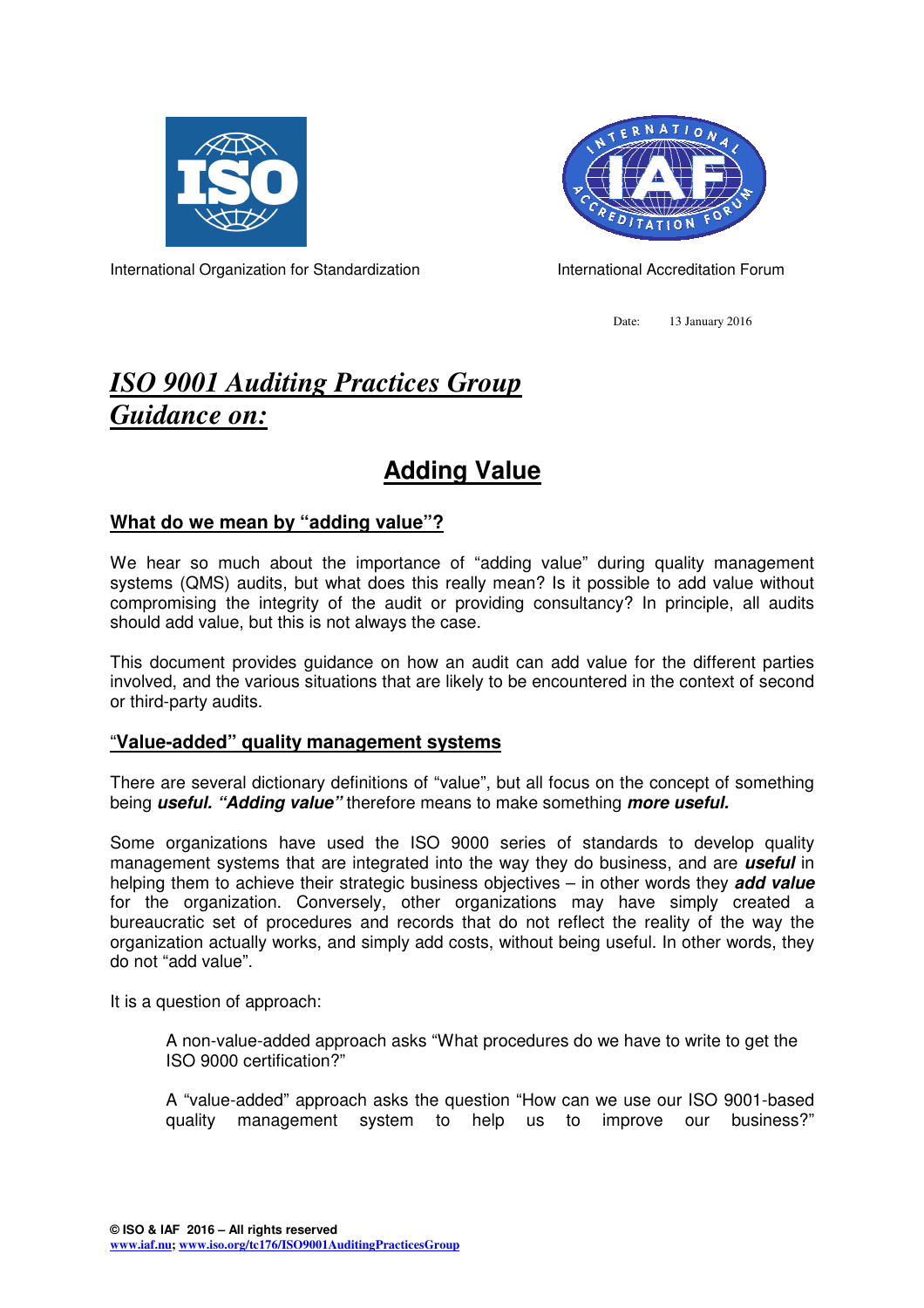# **How to add value during the audit process?**

How can we ensure that an audit is **useful** to an organization in maintaining and improving its QMS?(We should recognize, however, that there may be other perspectives that need to be taken into consideration.)

In order to "add value", a third-party audit should be useful:

- to the certified organization
	- o by providing information to top management regarding the organization's ability to meet strategic objectives
	- $\circ$  by identifying problems which, if resolved, will enhance the organization's performance.
	- o by identifying improvement opportunities and possible areas of risk
- to the organization's customers by enhancing the organization's ability to provide conforming product
- to the certification body, by improving the credibility of the third party certification process.

The approach to "adding value" is likely to be a function of the level of maturity of the organization's quality culture and the maturity of its QMS, with respect to the requirements of ISO 9001.

By referring to Figure 1, we can conceptually separate organizations into four different zones, as follows:



**Zone 1: (Low maturity of "quality culture"; immature QMS, not conforming to ISO 9001)** 

**Zone 2: (Mature "quality culture"; immature QMS, not conforming to ISO 9001) Zone 3: (Low maturity of "quality culture"; mature QMS, conforming to ISO 9001)**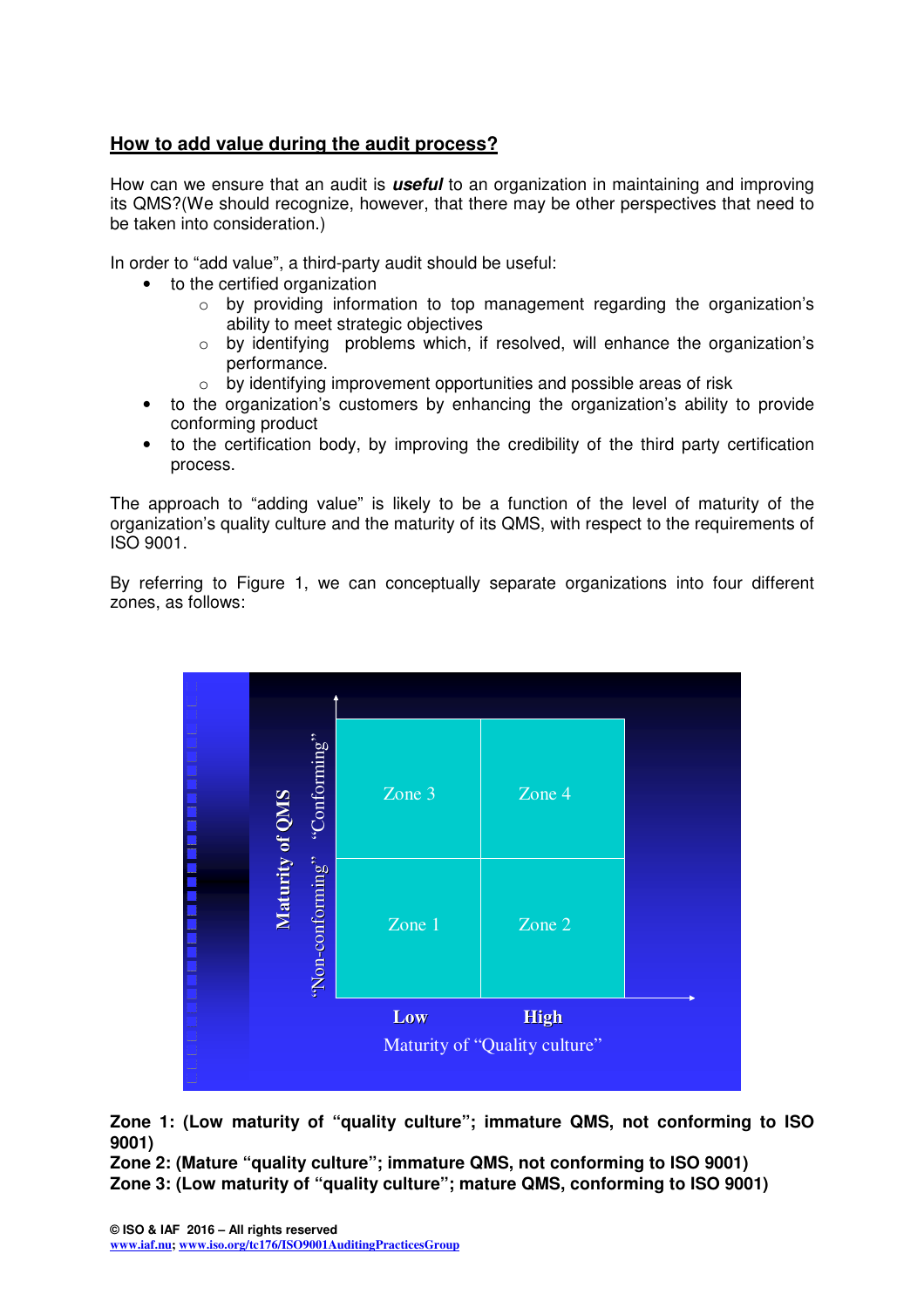## **Zone 4: (Mature "quality culture"; mature QMS, conforming to ISO 9001)**

It is important to note that in this context:

"**Quality culture**" refers to the degree of awareness, commitment, collective attitude and behaviour of the organization with regard to quality.

"**Conformity to ISO 9001**" relates to the maturity of the organization's QMS, and the extent to which it meets the requirements of ISO 9001. (It is recognized that specific minor nonconformities might be detected even in organizations that show an overall high degree of maturity and conformity to ISO 9001.)

#### **Zone 1: (Low maturity of "quality culture"; immature QMS, not conforming to ISO 9001)**

For an organization that has little or no "quality culture" and a QMS that does not conform to ISO 9001, the expectation of how an audit might add value could mean that the organization would like to receive advice on "**how to**" implement the quality management system and/or resolve any non-conformities raised.

Here the auditor has to take great care, because in a third party audit such advice would certainly generate a conflict of interest, and would contravene the requirements in ISO/IEC 17021 for the accreditation of certification bodies. What the auditor **can** do, however, is ensure that whenever non-conformities are encountered, the auditee has a clear understanding of **what** the standard requires, and **why** the non-conformity is being raised. If the organization can recognize that resolving these nonconformities, will lead to improved performance, then it is more likely to believe in and commit to the certification process. It is important, however, that all identified non-conformities **are** reported, so that the organization clearly understands **what** needs to be done in order to meet the requirements of ISO 9001.

While some organizations might not be totally satisfied with an audit outcome that does not result in certification, the organization's customers (who receive the organization's products) will certainly consider this to have been a "valuable" audit from their perspective. From the perspective of the certification body, failing to report all detected nonconformities and/or providing guidance on **how to** implement the quality management system, adds no value to the credibility of the auditing profession or the certification process.

We must recognize that the above discussion relates mainly to third party (certification) audits. There is no reason why a second party (supplier evaluation) audit should not "add value" by providing guidance to the organization on how to implement its quality management system. Indeed, under these circumstances, such guidance (if it is wellfounded), would undoubtedly be useful for both the organization and its customer.

#### **Zone 2: (Mature "quality culture"; immature QMS, not conforming to ISO 9001)**

For an organization that has a mature "quality culture", but an immature QMS that does not conform to the ISO 9001 requirements, the basic expectation of how an audit might add value will probably be similar to that of Zone 1. In addition, however, the organization is likely to have a much higher expectation of the auditor.

In order to be able to add value, the auditor has to understand the way in which the organization's existing practices meet the requirements of ISO 9001. In other words, understand the organization's processes in the context of ISO 9001, and not, for example,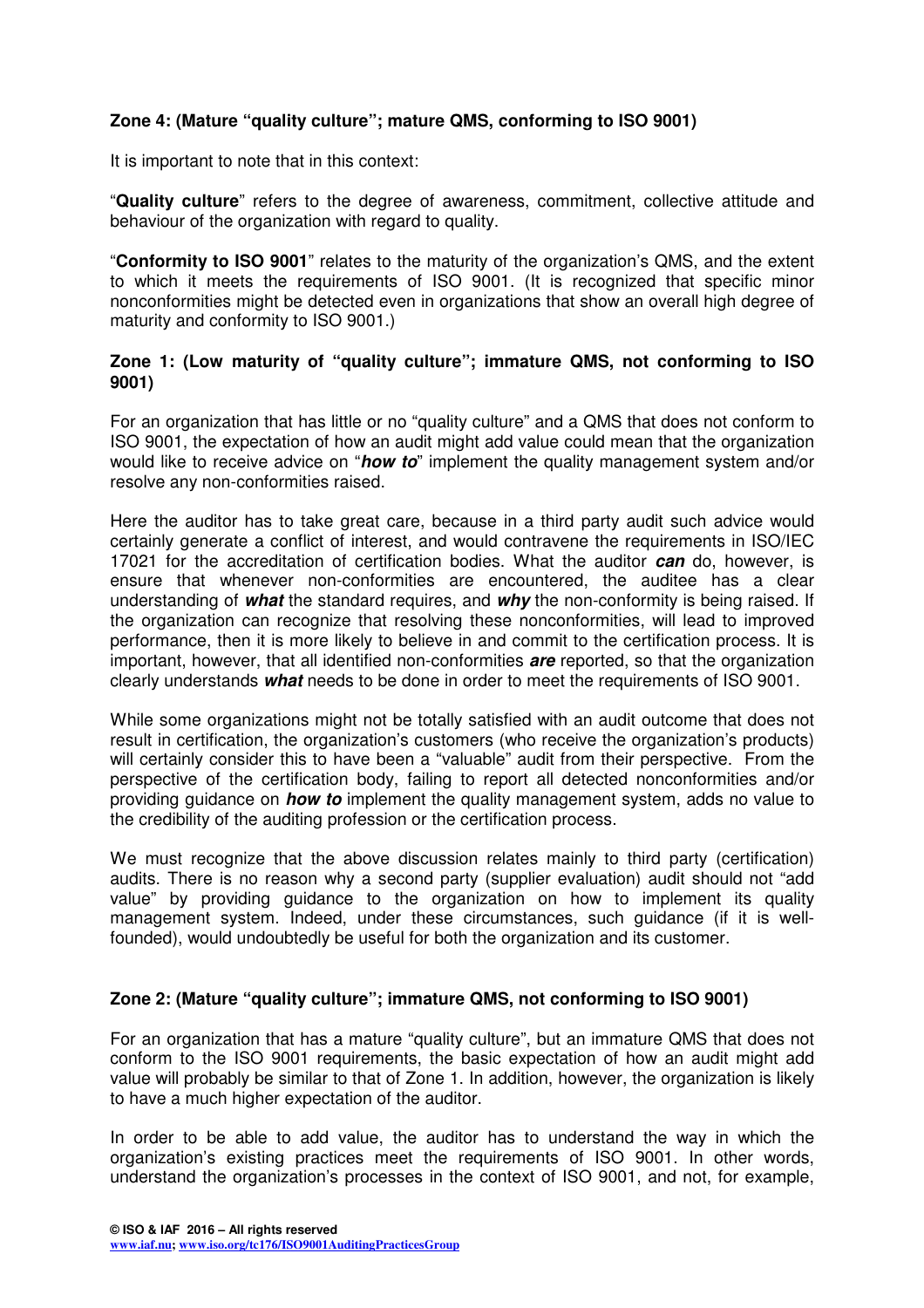insist that the organization redefine its processes and documentation to align to the clause structure of the standard.

The organization might, for example, base its management system on business excellence models, or total quality management tools such as Hoshin Kanri (Management by Policy), Quality Function Deployment, Failure Mode and Effect Analysis, "Six-sigma" methodology, 5S programmes, Systematic Problem Solving, Quality Circles and others. In order to add value during the audit process, the auditor should, at a minimum, be aware of the organization's methodologies, and be able to see to what extent they are effective in meeting the requirements of ISO 9001 for that particular organization.

It is also important that the auditor not be "intimidated" by the organization's apparent high degree of sophistication. While the organization may be using these tools as part of an overall total quality philosophy, there might still be gaps in the way the tools are being employed. Therefore, the auditor must be able to identify any systematic problems and raise the appropriate non-conformities. In these situations, the auditor might be accused of being pedantic or even bureaucratic, so it is important to be able to demonstrate the relevance of the non-conformities that are being raised.

## **Zone 3: (Low maturity of "quality culture"; mature QMS, conforming to ISO 9001)**

An organization that has been certified to one of the ISO 9000 series of standards for a significant period of time might be able to demonstrate a high level of conformity to ISO 9001, but at the same time not have truly implemented a "quality culture" throughout the organization. Typically, the QMS might have been implemented under pressure from customers, and built around the requirements of the standard, rather than on the organization's own needs and expectations. As a result, the QMS, may be operating in parallel with the way the organization carries out its routine operations, generating redundancy and inefficiency.

In order to add value in these circumstances, the primary objective of the auditor should be to act as a catalyst for the organization to build on its ISO 9000-based quality management system, and to integrate the system into its day-to-day operations. While the third party certification auditor cannot provide recommendations on how to meet the requirements of ISO 9001, it is acceptable and indeed good practice to **encourage** and **stimulate** (but not **require!**) the organization to go **beyond** the requirements of the standard. The questions the auditor asks (and the way he or she asks those questions) can provide valuable insights for the organization into how the QMS could become more efficient and **useful**. Identification of "Opportunities for Improvement" by the auditor should include ways in which the effectiveness of the QMS might be enhanced, but could also address opportunities for improved **efficiency**.

#### **Zone 4: (Mature "quality culture"; mature QMS, conforming to ISO 9001)**

For an organization that has a mature "quality culture", and has been certified to one of the ISO 9000 series of standards for a significant period of time, the expectation of how an audit might add value will be the most challenging for an auditor. A common complaint among this kind of organization is that the "routine surveillance visits" by the auditor may be superfluous, and do little to add value in the organization's eyes.

In these cases, top management becomes an important customer of the certification process. It is therefore important for the auditor to have a clear understanding of the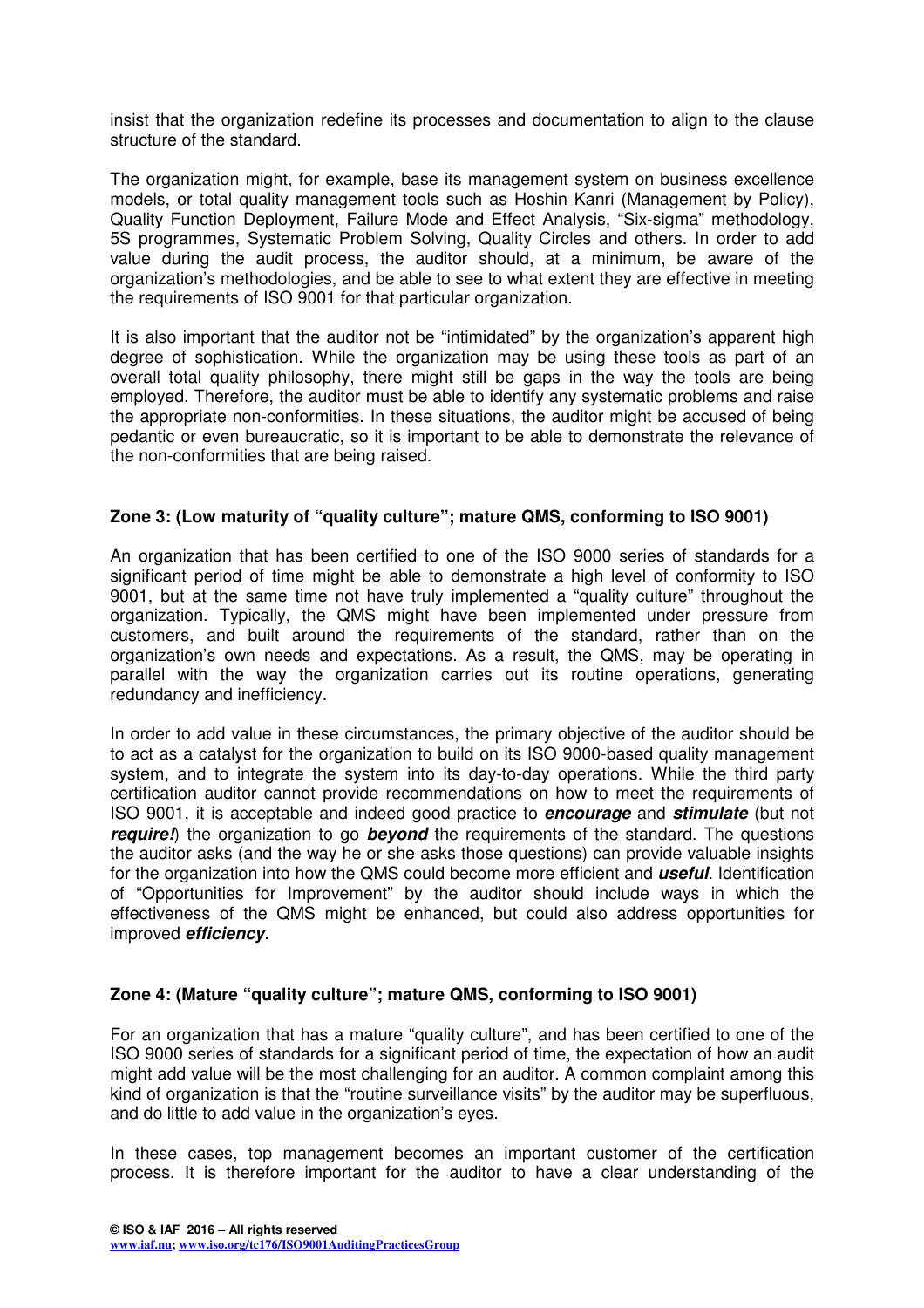organization's strategic objectives, and to be able to put the QMS audit within that context. The auditor needs to dedicate time for detailed discussions with top management, to define their expectations for the QMS, and to incorporate these expectations into the audit criteria.

# **Some tips for the auditor on how to add value**

#### 1) **Audit planning**:

- a. Understand the auditee's expectations/corporate culture
- b. Any specific concerns to be addressed (output from previous audits)?
- c. Risk analysis of industry sector / specific to organization.
- d. Pre-evaluation of statutory/regulatory requirements
- e. Appropriate audit team selection to achieve audit objectives
- f. Adequate time allocation

#### **2) Audit technique:**

- a. Focus more on the process, and less on procedures. **Some** documented procedures, work instructions, check-lists etc. may be necessary in order for the organization to plan and control its processes, but the driving force should be process performance.
- b. Focus more on results and less on records. In a similar fashion, **some** records may be necessary in order for the organization to provide objective evidence that its processes are effective (generating the planned results) but in order to add value, the auditor should be aware of and give credit for other forms of evidence.
- c. Remember the 7 Quality Management Principles
- d. Use the "Plan-Do-Check-Act" approach to evaluate the organization's process effectiveness.
	- i. Has the process been planned?
	- ii. Is it being carried out according to plan?
	- iii. Are the planned results being achieved?
	- iv. Are opportunities for improvement being identified and implemented? — By correcting non-conformities
		- By identifying root causes of problems and implementing corrective action
		- By identifying trends, and the need for preventive action
		- By innovation
- e. Adopt a "holistic" approach to evidence gathering throughout the audit, instead of focusing on individual clauses of ISO 9001.

#### **3) Analysis and decision**

- a. Put the findings into perspective (Risk based thinking / "common sense").
- b. Relate findings to the effect on the organization's ability to provide conforming product (see ISO 9001 clause 1).